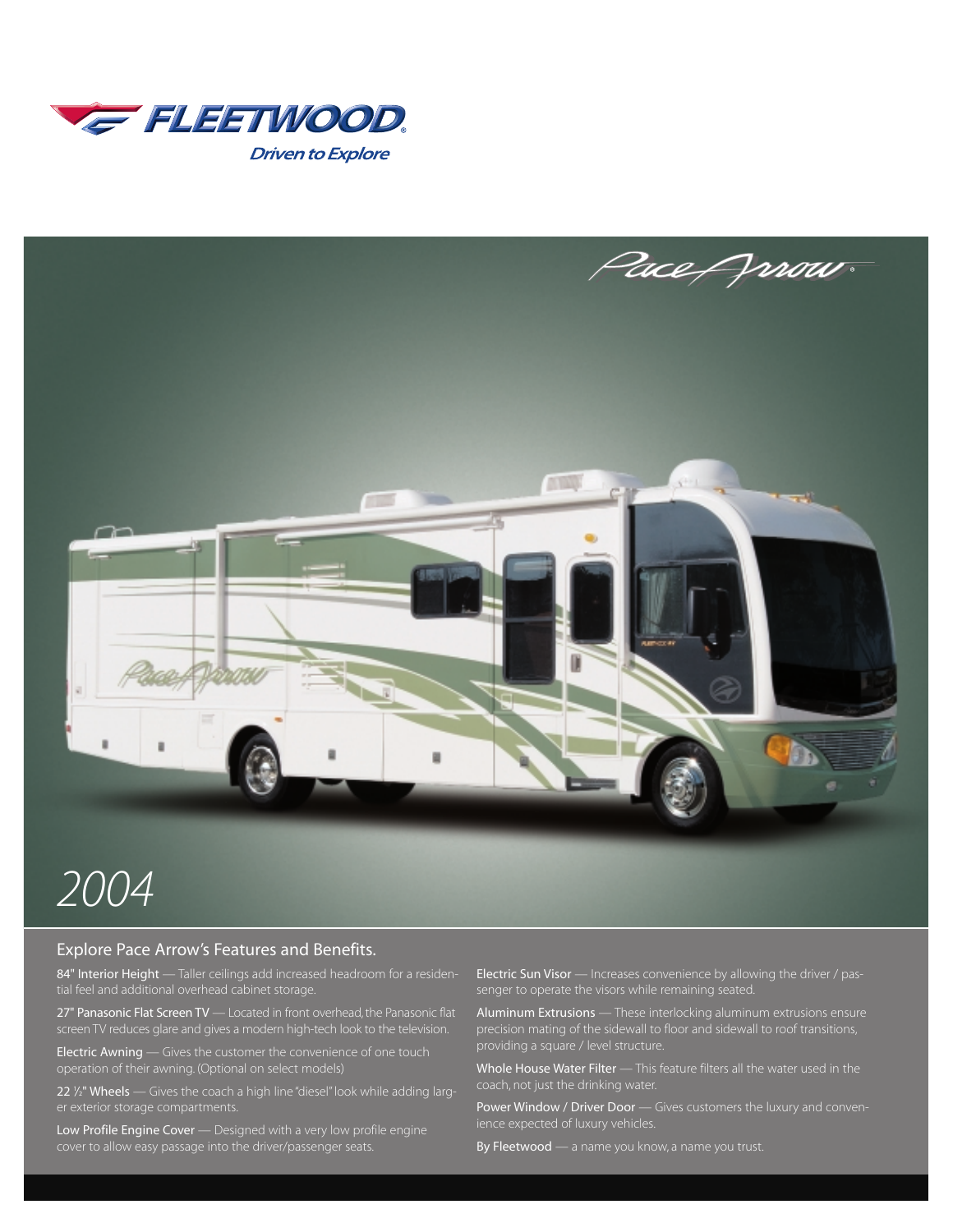



**Model** *36B*



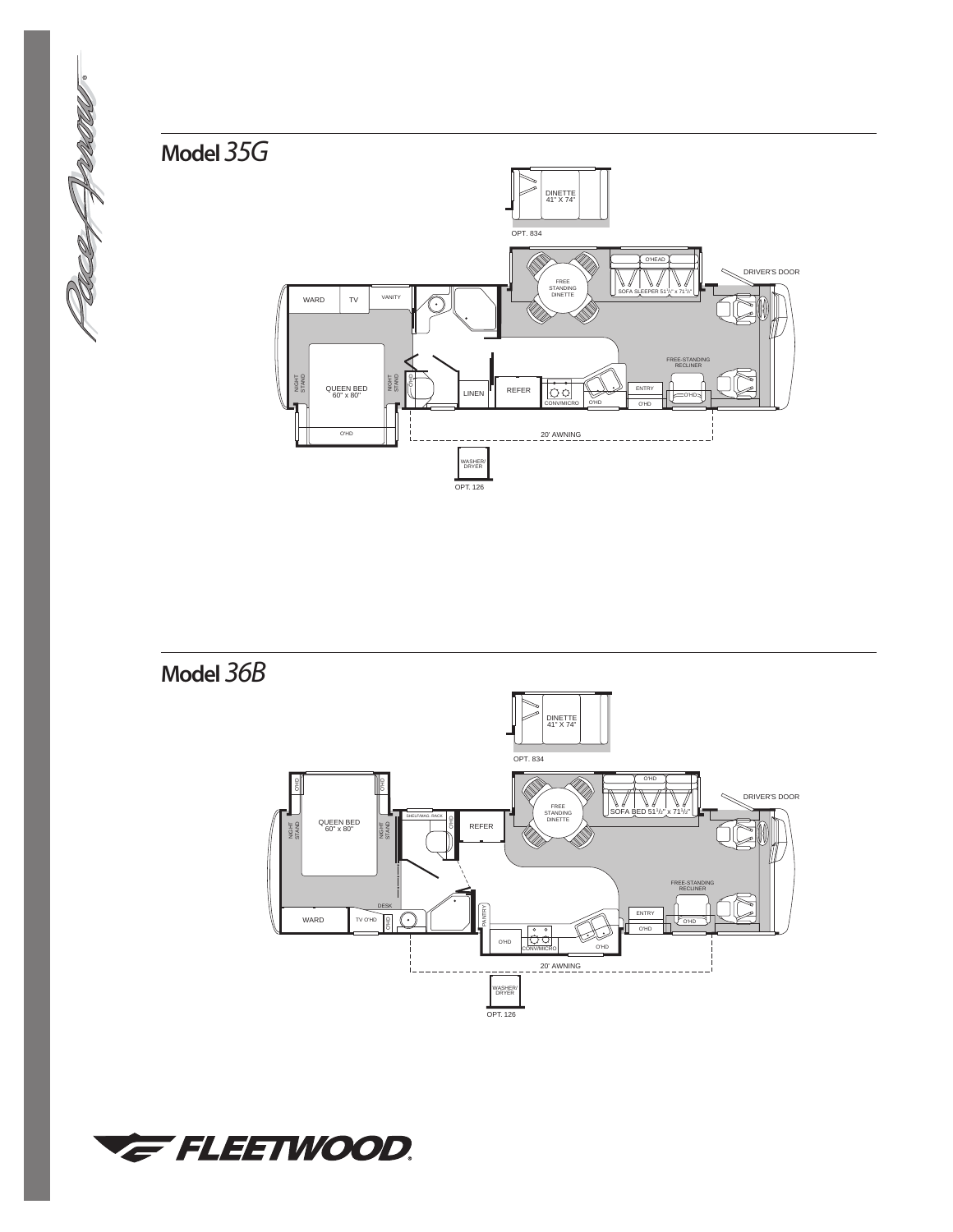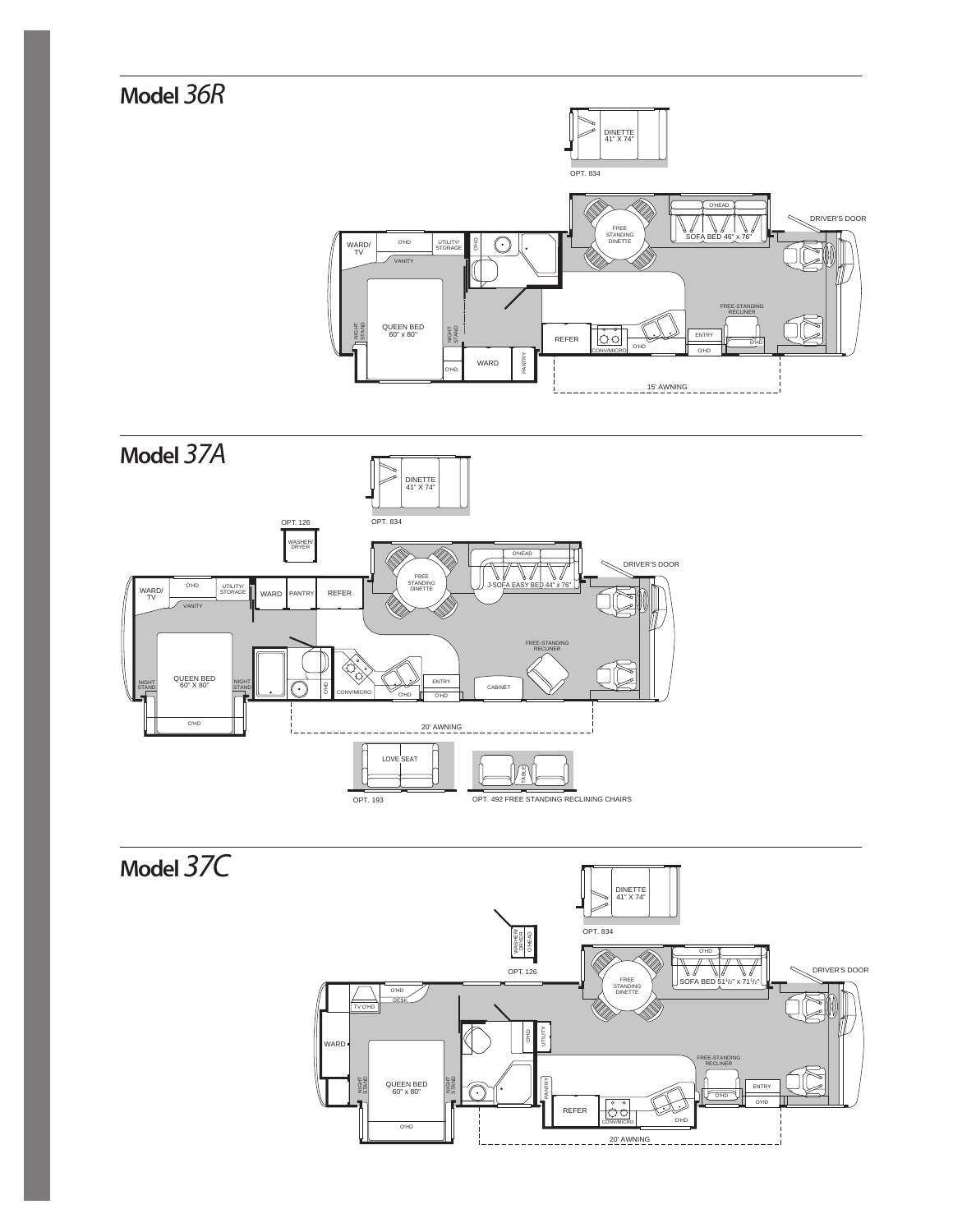# **Standard Features**

#### **Appliances**

- Panasonic® 5-Disc DVD Home Theater Sound System
- Panasonic® 27" Flat Screen TV in Front Overhead
- Panasonic® 20" TV in Bedroom
- Hi-Fi VCR
- DSS Manual Lift Satellite Dish
- TV Antenna
- 2-Burner Cooktop w/Sealed Burners
- GE® Convection Oven, Stainless, 1.4 cu. ft. Capacity w/Built-in Rangehood and Light
- 12 cu. ft. Stainless Steel Dometic® Refrigerator w/Ice Maker
- Dual Roof A/C High Efficiency w/Solar Panel and Chill Grilles
- Coffeemaker
- 10-Gallon, Quick-Recovery Water Heater w/D.S.I. (Gas/Electric)
- 2 Fan-Tastic® Power Roof Vents—Galley and Bath
- Telephone Jack in Dash, Dinette and Bedroom
- Porcelain Toilet w/Water Saver
- Single-Lever Galley Faucet w/Pull Out Spray
- Full Coach Water Filter
- Soap Dispenser in Galley
- Toilet Tank San-T-Flush™ System
- Water Heater Bypass System
- Detectors/Alarms for Smoke, LP Gas, and CO
- Fire Extinguisher

#### **Body Structure**

- Power Platform Construction, Longitudinal I-Beams w/Steel Outriggers
- Vacu-bond® Walls w/Smooth, High-Gloss Exterior Fiberglass
- Vacu-bond® Upper/Lower Floors
- Aluminum Interlocking Floor/Wall/Ceiling Framing
- Royal Tuff-Ply™ Roof

### **Electrical**

- 5.5kW Onan® Quiet Generator
- Centralized Monitor Panel w/Slide-Out Controls and Battery Disconnects
- 120V/12V AC/DC Converter Central Electrical Panel
- Dual 6V/Deep-Cycle 218-amp House Batteries
- 30-amp Service
- Dual Patio Receptacles
- 3-Way Water Pump Switch
- Wall Switches
- Automotive Wire Harnesses

#### **Exterior**

- 4-Point Automatic Hydraulic Leveler System
- Patio Awning
- Large, Heated Remote Rear View Mirrors
- Double Kwikee® Power Entry Step w/Light
- 3 Graphic Colorways to Match Decor
- Fiberglass Front/Rear Caps
- Molded Front Rear Wheel Well Trims
- Flush Mounted Furnace and Water Heater
- Aluminum Tube Front Grille
- Awning Rail/Drip Molding (Both Sides)
- Swing-Up Engine Access Door
- Entry Door with Deadbolt Latch
- Utility Compartment w/Exterior Shower
- "Ultimate® " Sewer Hose
- Roof Ladder
- Dual Battery Charge Control
- Park Cable Receptacle
- Accessory LP Gas Supply with Hose\*\* • Porch Light

#### **Platform Construction**

- Basement Floor Configuration
- Heated Water & Holding Tank Compartments
- Coach Vibration Isolators

#### **Exterior Automotive**

- Large, Curved Aerodynamic Windshield
- Undercoating
- Stainless Steel Wheel Simulators
- Mud Flaps
- Underhood Utility Light
- Steel Surface on Bulkhead
- 5,000 lb.Trailer Hitch w/7-Point Hook-Up
- Dual Halogen Headlights
- Wrap-Around Euro Design Taillights
- Rear Vision Camera with One-Way Audio
- Single Motor Windshield Wipers w/Wet Arm

#### **Exterior Storage**

- Insulated Aluminum Skin Luggage Doors
- Molded Polyethylene Storage Compartments
- Single Paddle/Latches
- One-Piece Compartment Bulb Seal
- Gas Strut Door Supports
- Lighted Compartments
- Steel Sealed Frames

#### **Interior**

- Flush Floor Living Room Slide-Out
- Ultraleather™ Furniture w/Throw Pillows
- Morbern® Vinyl Ceiling, Cushioned
- Fabrica Nylon Carpet with Pad
- Armstrong® Solarian® Vinyl Floor Covering
- Freestanding Reclining Chair w/Security Bracket
- Solid Surface Galley, Lavy and Countertops
- 3-Point Front Seat Belts
- Bedspread with Deluxe Fabric Headboard
- Restonic® Deluxe Pillow Top Innerspring Mattress • Wardrobes w/Mirrored Doors, Cedar Lining,
- and Wire Shelf • Dual Glazed Slider Windows with Day/Night
- Shades

• Freestanding Dinette Table with Four Chairs • Slide-Out Dinette Bins with Optional Fixed Dinette

• Alder-Stained Drawer Fronts and Raised Panel Cabinet Doors, Arched Designs, Glass Inserts

• Ironing Board (Conveniently Slides into Galley, Stores In Wardrobe on Selected Models)

• Built-In Galley Cutting/Bread Board

**Options**

**Appliances**

**Interior**

• Washer/Dryer (Not Available on 36R)

• Workhorse® Chassis 8.1L Vortex V8 Engine

• Fixed Dinette w/Solid Wood Table and Ultraleather™, High Resiliency Foam Cushions

• King Dome Auto Seek Satellite Dish

• Driver/Passenger Shades w/Electronic Sun Visor

**Exterior Automotive** • CSA Package—Workhorse®

or trailer you are towing.

• Roller Bearing Drawer Guides • Solid Divider Doors • Full Extension Drawer Slides

• Mirrored Galley Backsplashes • Trash Receptacle Under Sink

• Nickel Finish Bath Accessories

• 4 Striking Interior Theme Decors

• Denso® Intermittent Wiper Controls

**Interior Automotive** • Dual Chrome Electric Horns

• Low Profile Engine Cover

• Computer Workstation, Dash • Auxiliary Start Circuit

• Denso® Auto A/C Heater Combo • Radio Switch—Main/Auxiliary Power • Driver/Passenger Ultraleather™ Captain's Chairs with Reclining Back/Slide Controls w/Power

• Fluorescent Ceiling Lights with Dual Bulbs

\* The chassis manufacturer recommends the installation of a supplemental brake control system to activate the brakes on the vehicle

\*\* CSA standards may require substitution or deletion to achieve conformance.

MX-Electronic Tuning • Tilt Steering Wheel • Dash Fans

• ICC Switch

• Cruise Control

Driver Seat

• Decor Lighting • Incandescent Lighting

**Interior Lighting** • Wardrobe Lighting

• Skylight in Tub/Shower • Beveled Mirror in Lavy

• Brushed Chrome Finish Cabinet Hardware

• Large Double Stainless Steel Galley Sink

• Molded Color Coordinated Acrylic Shower

• Nickel Finish Metal Designer Lavy Faucet • Single Level Shower Control, Nickel Finish, w/Slide Adjustable Shower Head and Soap Dish • Shower Dispenser for Lotion, Shampoo, Soap, Etc.

• Digital Compass and Outside Temperature Gauge

• Double-Swivel Sun Visors with Map Pockets • Driver's Door with Power Window Lift

• Dual Media Radio with AM/FM/Cassette/CD/

**Interior Automotive**

- Entry Assist Rail
- Engine Cover Convenience Tray
- Wood Drawers
- Radius Corner Cabinetry • Wine Cabinet (37A Only)

• Solid Wood Lavy Door • Solid Wood Dinette Table Tops

in Selected Locations

(Selected Models)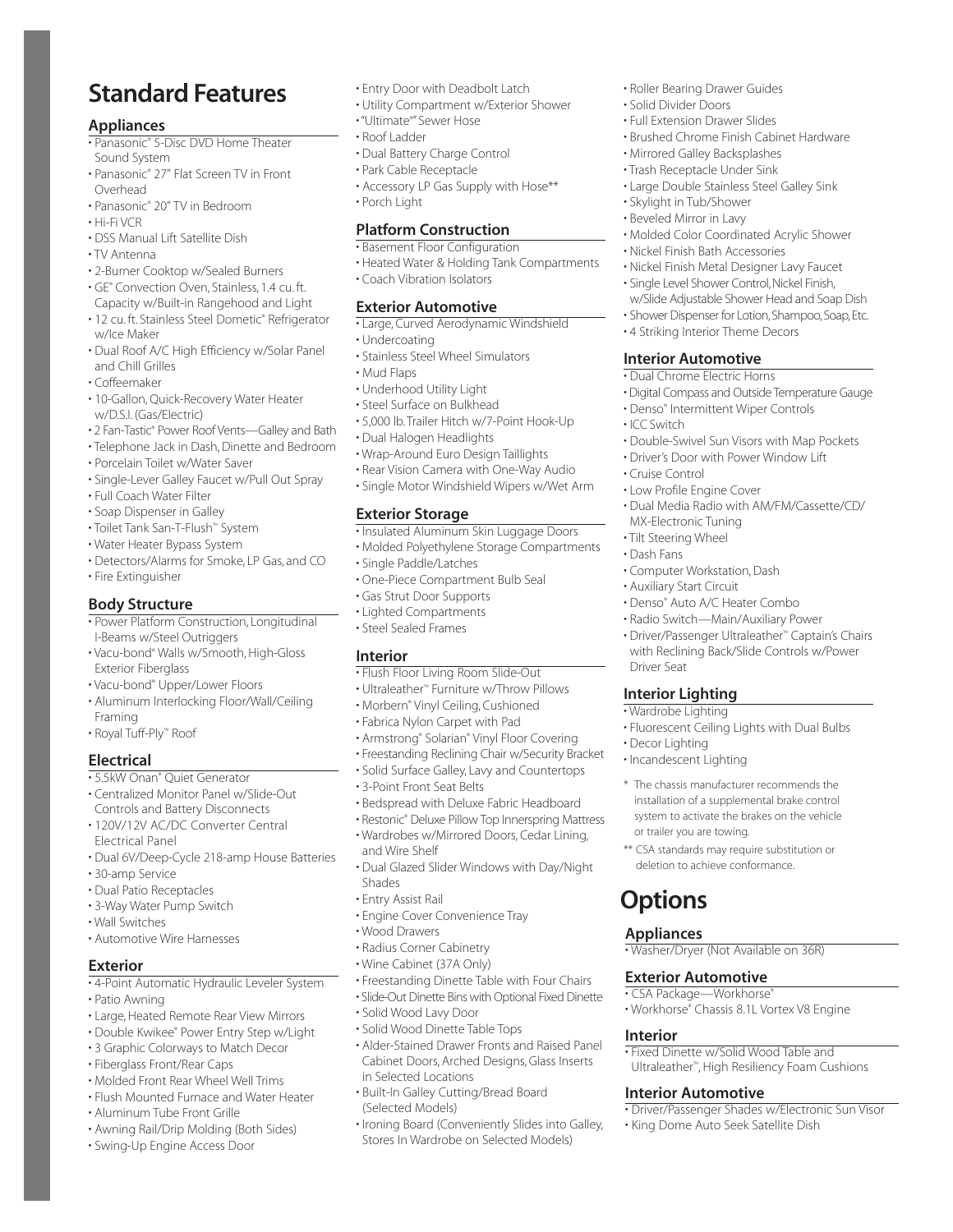| Workhorse® Chassis                                     | 35G     | 36B         | 36R         | 37A     | 37C     |
|--------------------------------------------------------|---------|-------------|-------------|---------|---------|
| Engine LD                                              | 8.1L    | 8.1L        | 8.1L        | 8.1L    | 8.1L    |
| Wheelbase                                              | 228"    | 228"        | 228"        | 242"    | 242"    |
| GVWR (lbs) (1)                                         | 22,000  | 22,000      | 22,000      | 22,000  | 22,000  |
| Front GAWR (lbs) (2)                                   | 8,000   | 8,000       | 8,000       | 8,000   | 8,000   |
| Rear GAWR (lbs) (2)                                    | 14,500  | 14,500      | 14,500      | 14,500  | 14,500  |
| Base Weight (lbs) (3)                                  | 18,600  | 19,100      | 18,800      | 18,600  | 19,500  |
| GCWR (lbs) (4)                                         | 26,000  | 26,000      | 26,000      | 26,000  | 26,000  |
| Hitch Rating Weight (lbs)*                             | 5,000   | 5,000       | 5,000       | 5,000   | 5,000   |
| Tongue Weight (lbs)*                                   | 500     | 500         | 500         | 500     | 500     |
| Fuel Capacity (gal)                                    | 75      | 75          | 75          | 75      | 75      |
| <b>Dimensions and Capacities</b><br>Overall Length (5) | 35' 8"  | $36'$ $2''$ | $36'$ $2''$ | 37' 8"  | 37' 8"  |
| Overall Height (with A/C) (8)                          | 12' 10" | 12' 10''    | 12' 10"     | 12' 10" | 12'10'' |
| Overall Width (maximum) (6)                            | 102"    | 102"        | 102"        | 102"    | 102"    |
| Interior Height (maximum)                              | 84"     | 84"         | 84"         | 84"     | 84"     |
| Interior Width (maximum)                               | 96"     | 96"         | 96"         | 96"     | 96"     |
| Fresh Water Holding Tank (gal)                         | 80      | 80          | 80          | 80      | 80      |
| Grey Water Holding Tank (gal)                          | 58      | 58          | 58          | 58      | 58      |
| Black Water Holding Tank (gal)                         | 47      | 42          | 42          | 42      | 42      |
| Appliance LP Gas Tank (gal) (WC) (7)                   | 25      | 25          | 25          | 25      | 25      |
| Water Heater Tank (gal)                                | 10      | 10          | 10          | 10      | 10      |

**Liquid Weight Reference:** Water (gal) =  $(8.3 \text{ lbs}/3.8 \text{ kgs})$  Fuel  $\text{(gal)} = \text{(6.1 lbs}/2.8 \text{ kgs})$  LPG  $\text{(gal)} = \text{(4.2 lbs}/1.9 \text{ kgs})$ Metric Conversion: Multiply pounds x 0.453 to obtain kilograms Multiply gallons x 3.785 to obtain liters

1. GVWR (Gross Vehicle Weight Rating): Means the maximum permissible loaded weight of the motor home. The GVWR is equal to or greater than the sum of the unloaded vehicle weight plus the net carrying capacity.

- 2. GAWR (Gross Axle Weight Rating): Means the maximum permissible loaded weight a specific axle is designed to carry.
- 3. Base Weight: Means the estimated weight of the motor home without fuel, options, water, cargo or passengers.
- 4. GCWR (Gross Combined Weight Rating): Means the value specified by the motor home manufacturer as the maximum allowable loaded weight of this motor home with its towed vehicle.Towing and braking capacities may differ. Refer to Fleetwood and chassis manufacturer manuals for complete information.
- 5. Length taken from front bumper to rear bumper (excludes accessories).
- 6. Excludes safety equipment and awnings.
- 7. Tank Manufacturer's listed water capacity (WC). Actual LPG capacity is 80% of water listing as required by the safety code.
- \* The chassis manufacturer recommends the installation of a supplemental brake control system to activate the brakes on the vehicle or trailer you are towing.

IMPORTANT — PLEASE READ: Product information, photography and illustrations included in this publication were as accurate as possible at the time of printing. For further product information and changes, please visit our website at www.fleetwoodrv.com or contact your local Fleetwood dealer. Prices, materials, design and specifications are subject to change without notice. All weights, fuel, liquid capacities and dimensions are approximate. Fleetwood has designed its recreational vehicles to provide a variety of uses for its customers. Each vehicle features optimal seating, sleeping, storage and fluid capacities.The user is responsible for selecting the proper combination of loads (i.e. occupants, equipment, fluids, cargo, etc.) to ensure that the vehicle's capacities are not exceeded.